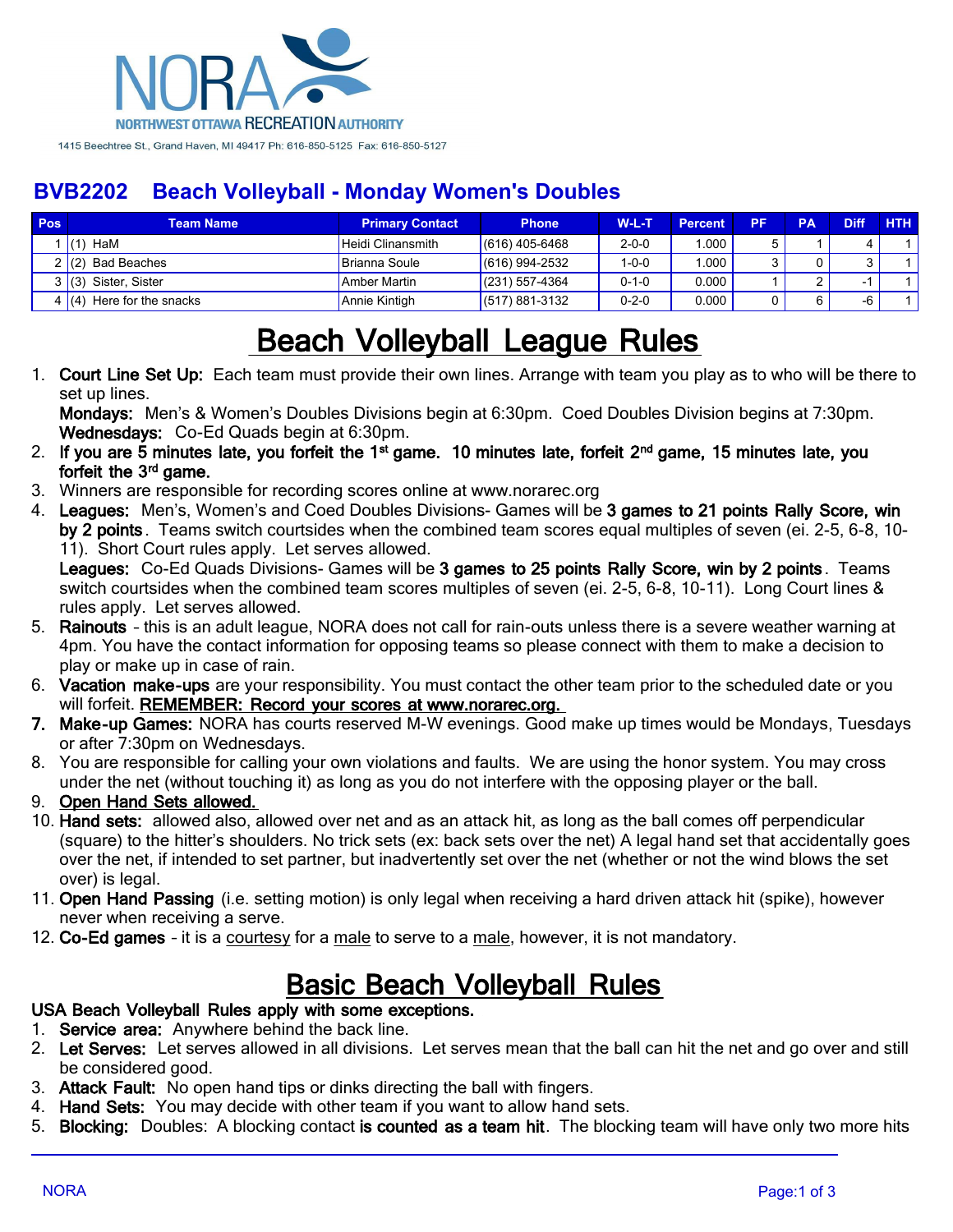

## **BVB2202 Beach Volleyball - Monday Women's Doubles**

after a blocking contact. QUAD Wednesdays: A block **does not** count as a hit.

- 6. **Center Line:** Player can go under the net as long as he/she does not interfere with opposing team.
- 7. **Poles act as antennas** ball must pass between them to be playable.
- 8. Player cannot go into an adjacent court to play the ball.
- 9. Cannot block a set (unless it breaks the plane of the net).
- 10. If a ball contacts or makes the court line bounce or move, the ball is in.
- 11. Contact with the net results in side out or point.
- 12. Cannot step on or under court lines when serving.

#### 2022 Things to Note:

Supervisor on Site – Players let Site Supervisor know the score after their match. Record scores as number of games won/lost (ex. 3-0, not 75-0) Email Chris Van Hekken ([vanhekkenc@norarec.org](mailto:vanhekkenc@norarec.org)) if you need help recording scores.

Lines – each team must provide their own lines for the courts. Please communicate ahead of time with the opposing team who is setting up the lines.

13. **Hard Driven Ball:** Defensive action includes the ball can be held momentarily overhand with the fingers.

- 14. If player decides/intends to employ finger action, as in the cases of off-speed hit defense or setting, the action must be "clean."
- 15. Be as honest as possible, regardless of what opponents are doing. Remember this is a Recreation League. HAVE FUN.

When in doubt of a call, just have a replay.

Revised 2022

#### **Game Schedule**

|                |             |                                                                      |                                            |                            | <b>Score</b>  |          |             |               |
|----------------|-------------|----------------------------------------------------------------------|--------------------------------------------|----------------------------|---------------|----------|-------------|---------------|
| <b>Date</b>    | <b>Time</b> | <b>Location</b>                                                      | <b>Home Team</b>                           | <b>Away Team</b>           | н             | A        | <b>Type</b> | <b>Status</b> |
| Mon 06/06/2022 | 6:30 PM     | Court #08 @ Grand Haven State Park Beach<br><b>Volleyball Courts</b> | $(1)$ HaM                                  | (4) Here for the<br>snacks | 3<br>$\Omega$ |          | <b>RS</b>   |               |
|                | 6:30 PM     | Court #09 @ Grand Haven State Park Beach<br><b>Volleyball Courts</b> | (2)<br><b>Bad Beaches</b>                  | (3) Sister, Sister         |               |          | <b>RS</b>   |               |
|                |             |                                                                      |                                            |                            |               |          |             |               |
| Mon 06/13/2022 | 6:30 PM     | Court #08 @ Grand Haven State Park Beach<br><b>Volleyball Courts</b> | $(1)$ HaM                                  | <b>Bad Beaches</b><br>(2)  |               |          | <b>RS</b>   |               |
|                | 6:30 PM     | Court #09 @ Grand Haven State Park Beach<br><b>Volleyball Courts</b> | (4) Here for the snacks (3) Sister, Sister |                            |               |          | <b>RS</b>   |               |
|                |             |                                                                      |                                            |                            |               |          |             |               |
| Mon 06/20/2022 | 6:30 PM     | Court #08 @ Grand Haven State Park Beach<br><b>Volleyball Courts</b> | <b>Bad Beaches</b><br>(2)                  | (4) Here for the<br>snacks | 3             | $\Omega$ | <b>RS</b>   |               |
|                | 6:30 PM     | Court #09 @ Grand Haven State Park Beach<br><b>Volleyball Courts</b> | (3) Sister, Sister                         | $(1)$ HaM                  |               |          | 2 RS        |               |
|                |             |                                                                      |                                            |                            |               |          |             |               |